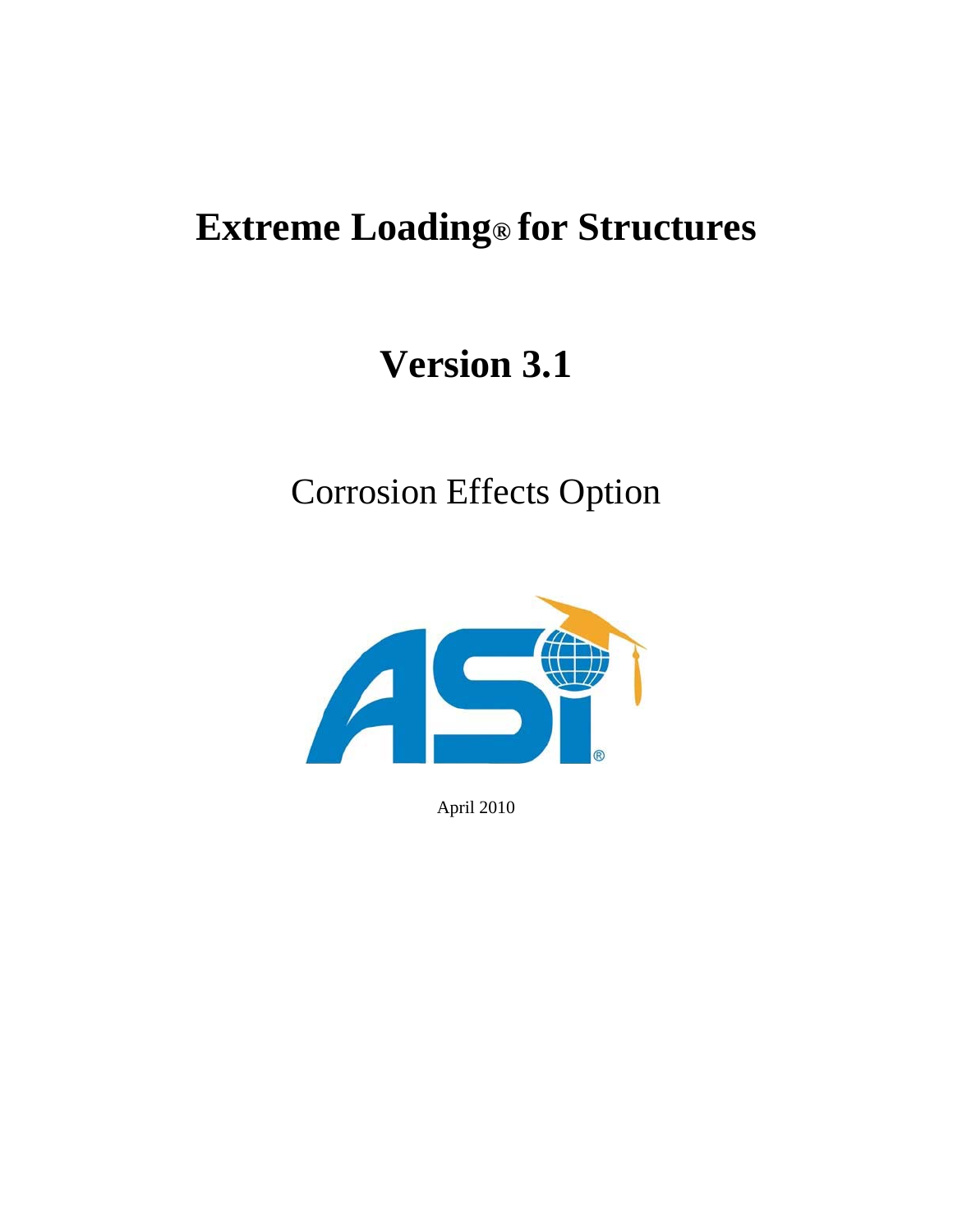## **1. Introduction**

Corrosion of gusset plates was identified as one of the main causes for failure in the catastrophic collapse of the Minnesota I-35 Bridge. This tragedy triggered a national awareness of the inspection of existing bridges for corrosion and other deterioration factors to ensure that the bridges can carry their design loads. With tens of thousands of bridges to be inspected, a versatile tool that can take into account the effects of corrosion is very important so that engineers can decide the bridge's new capacity and whether it needs rehabilitation or not. Click the link below to view Applied Science International's (ASI) analysis of the Minnesota I-35 Bridge:

**[http://www.appliedscienceint.com/upload/ShowCases/PDF/Forensic-Analysis-of-the-](http://www.appliedscienceint.com/upload/ShowCases/PDF/Forensic-Analysis-of-the-Minnesota-I-35-Bridge-Failure.pdf)[Minnesota-I-35-Bridge-Failure.pdf](http://www.appliedscienceint.com/upload/ShowCases/PDF/Forensic-Analysis-of-the-Minnesota-I-35-Bridge-Failure.pdf)**

In the new release of Extreme Loading® for Structures Software (ELS), Version 3.1, ASI, has added new and powerful feature that allows engineers to consider the effects of corrosion while analyzing structures.

With the added corrosion effects feature, the ELS user will be able to:

- 1- Determine the new capacity of the corroded structure.
- 2- Determine the corrosion ratio at which a bridge may fail
- 3- For corroded bridges, determine the new capacity after strengthening the bridge with FRP or other strengthening factors.

The area reduction due to the effects of corrosion can be applied to pre-stressing tendons, steel or composite sections. With automatic considerations of cracking, plastic hinges and failure mechanism, ELS is the only commercially available tool that makes it easy for bridge engineers to do such analysis of the bridge's current status to decide whether it needs rehabilitation or not and study the effectiveness of a strengthening strategy. This document illustrates these powerful features through two case studies, for RC and steel bridges subjected to the effects of corrosion.

## **2.Examples**

In this document, we will validate the rust option where the behavior of a rusted reinforced concrete pre-stressed girder and a rusted Steel box section where the effect of the rust on the load carrying capacity of the members are going to be discussed.

### *2.1. Reinforced Concrete Example*

[Fig. 1](#page-2-0) shows a simply supported pre-stressed beam subjected to a 3 point loading [Ref. 1]. Dimensions and loading setup are shown in [Fig. 1.](#page-2-0) [Fig. 2](#page-3-0) shows the ELS model for the girder where half the girder is hidden to show the reinforcement and pre-stressed tendon inside the model. A pre-stressing Force of 40.5 kips (180 KN) was applied to the tendons.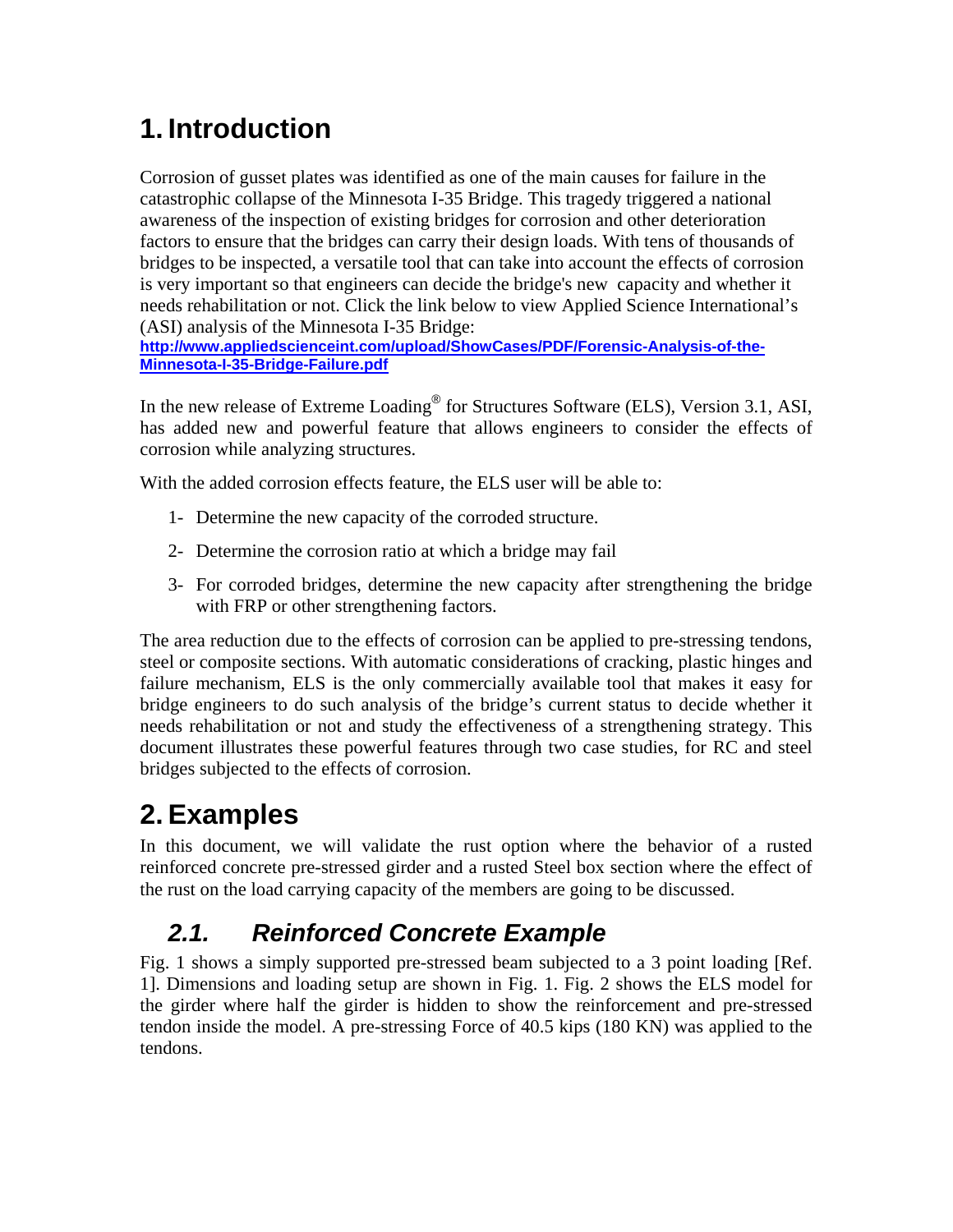The compressive strength of the concrete is  $6.26 \text{ ksi}(0.0431 \text{ kN/mm}^2)$ , while the yielding stress of the steel reinforcement is  $64.97 \text{ ksi}(0.45 \text{ kN/mm}^2)$ . The yielding stress of the tendons is 196 ksi  $(1.35 \text{ kN/mm}^2)$ .

To show the ELS capabilities; first a verification of the model will be done by analyzing the beam under the applied load and compare it with the experimental results. Then rusting will be applied on the whole length of the pre-stressed tendon by 50%. Finally, an analysis of the same girder will be preformed by applying the same rust then warp the section with FRP plates.



<span id="page-2-0"></span>**Fig. 1** Pre-Stressed Reinforced Concrete Girder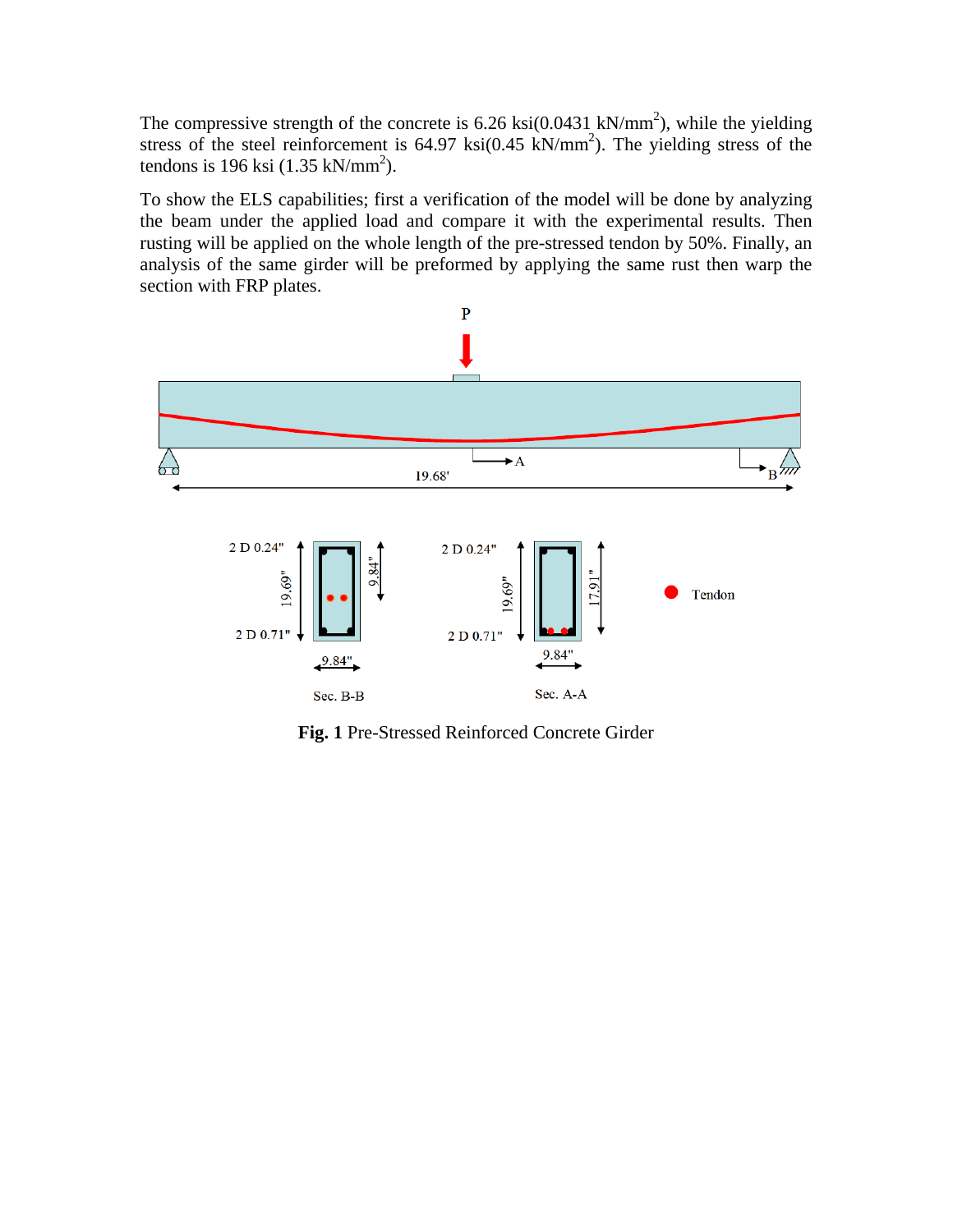

**Fig. 2 ELS Model** 

#### *2.1.1. Behavior before applying the rust effects*

<span id="page-3-0"></span>The analysis is performed using two loading staged. In the first stage, the own weight and pre-stressing forces are applied in 10 increments to follow possible cracking and nonlinear behavior in this stage. Then in stage II, the concentrated load is applied as incremental displacement load at the center of the girder as shown in [Fig. 2.](#page-3-0) [Fig. 3](#page-4-0) illustrates the Moment-Deflection analytical results compared to the experimental ones. As can be seen, the results are close to the experiments. [Fig. 4](#page-4-1) shows the load deflection curve where it can be seen that the failure load recorded was 61 Kips. Referring to [Fig. 4,](#page-4-1) the girder first deflected upward due to the pre-stressing forces then it started deflecting downward when the concentrated load was applied. The behavior is well predicted in the elastic stage and in the post cracking stage. [Fig. 5](#page-5-0) shows the calculated principal strain contours. The principal strains represent a good, obvious representation of crack localizations. [Fig. 6](#page-5-1) shows the observed experimental cracking pattern of the beam. The experimental cracks are generally in a good agreement with the ELS results. It should be noted that the cause of failure is a compression failure happened near the loading point as shown in [Fig. 7](#page-6-0)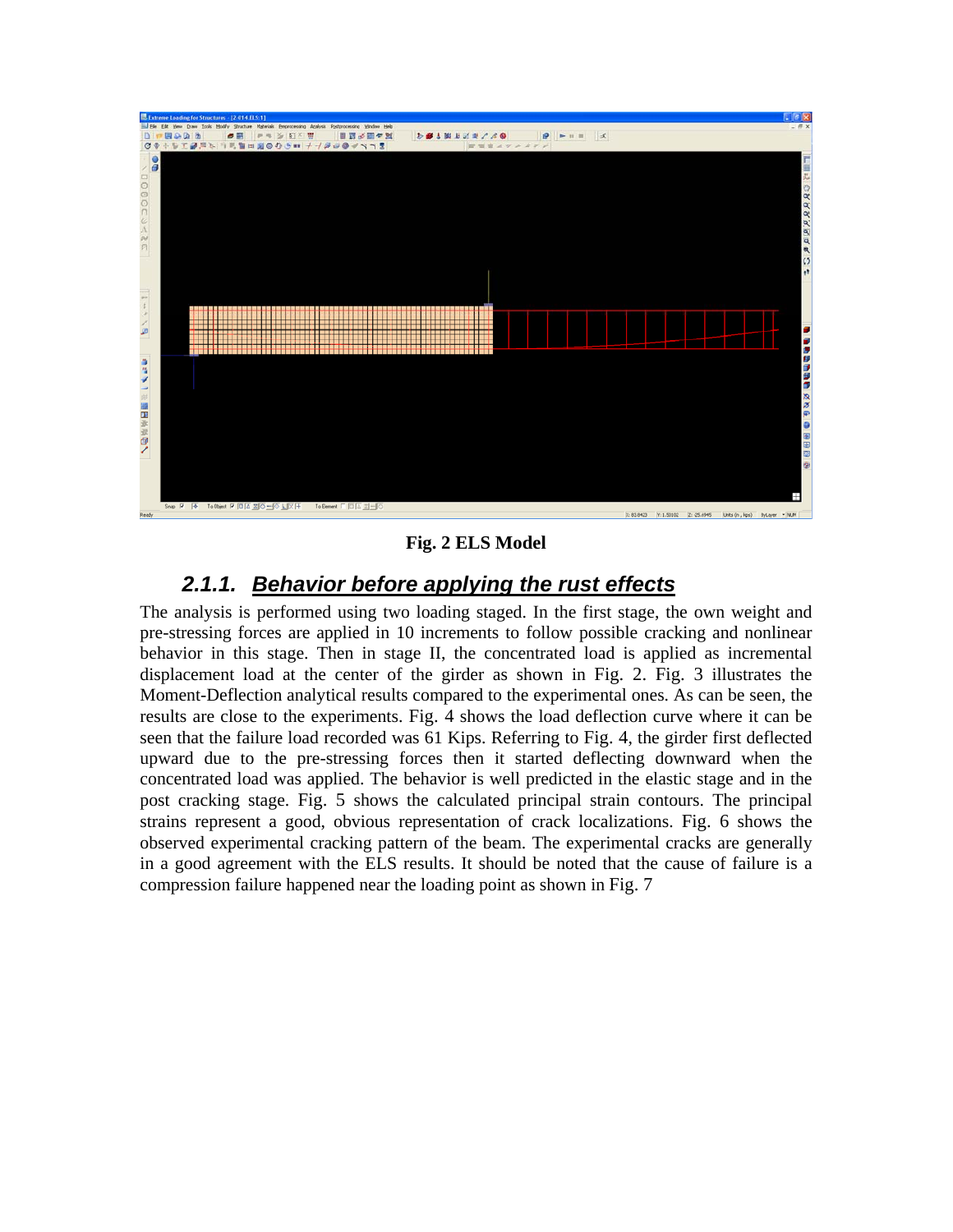

**Fig. 3** Moment Deflection Predicted by ELS in a Comparison to Experimental Results

<span id="page-4-0"></span>

<span id="page-4-1"></span>**Fig. 4** Load Deflection Predicted by ELS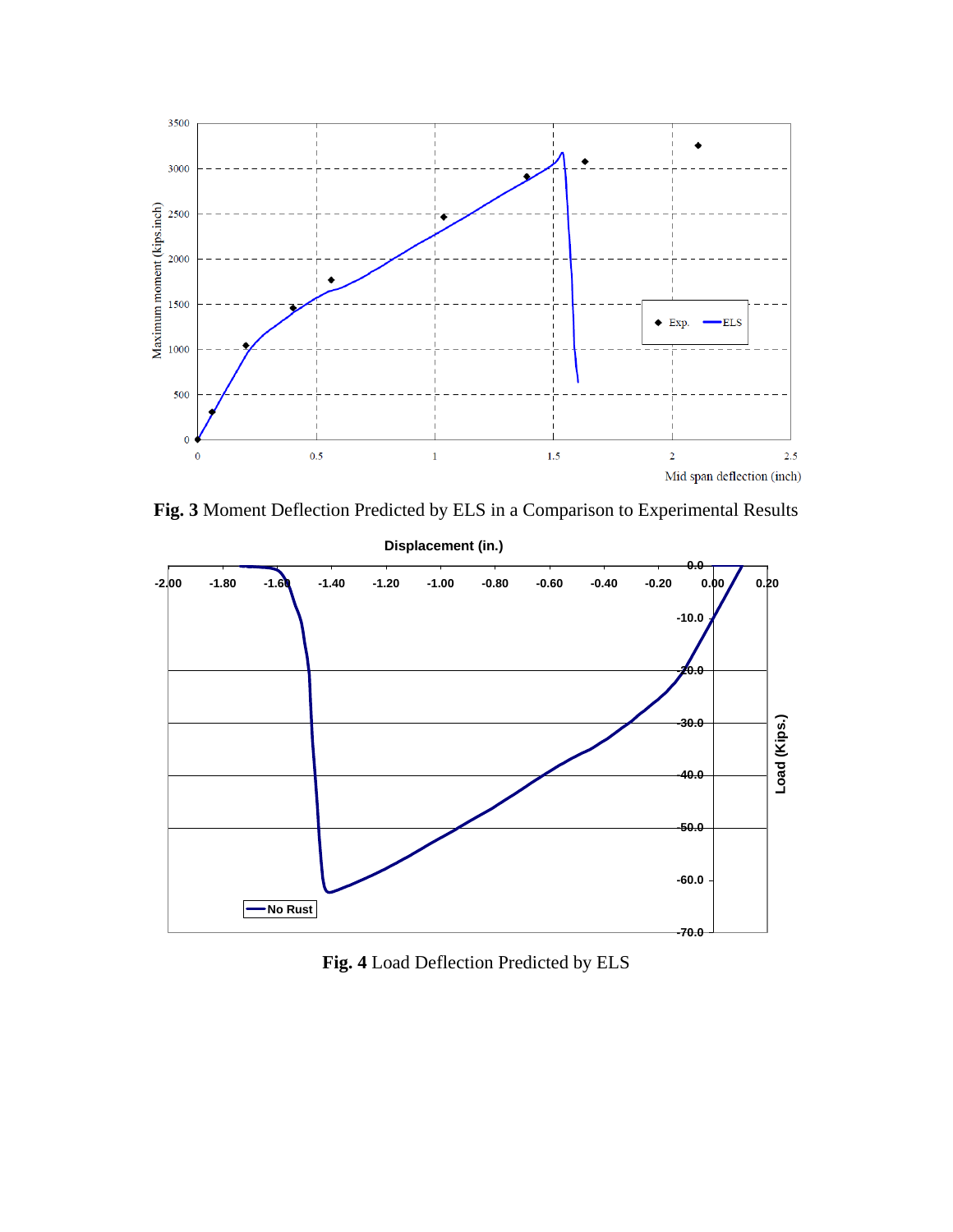

**Fig. 5** Principal strain contours predicted by ELS

<span id="page-5-1"></span><span id="page-5-0"></span>

**Fig. 6** Observed experimental cracking pattern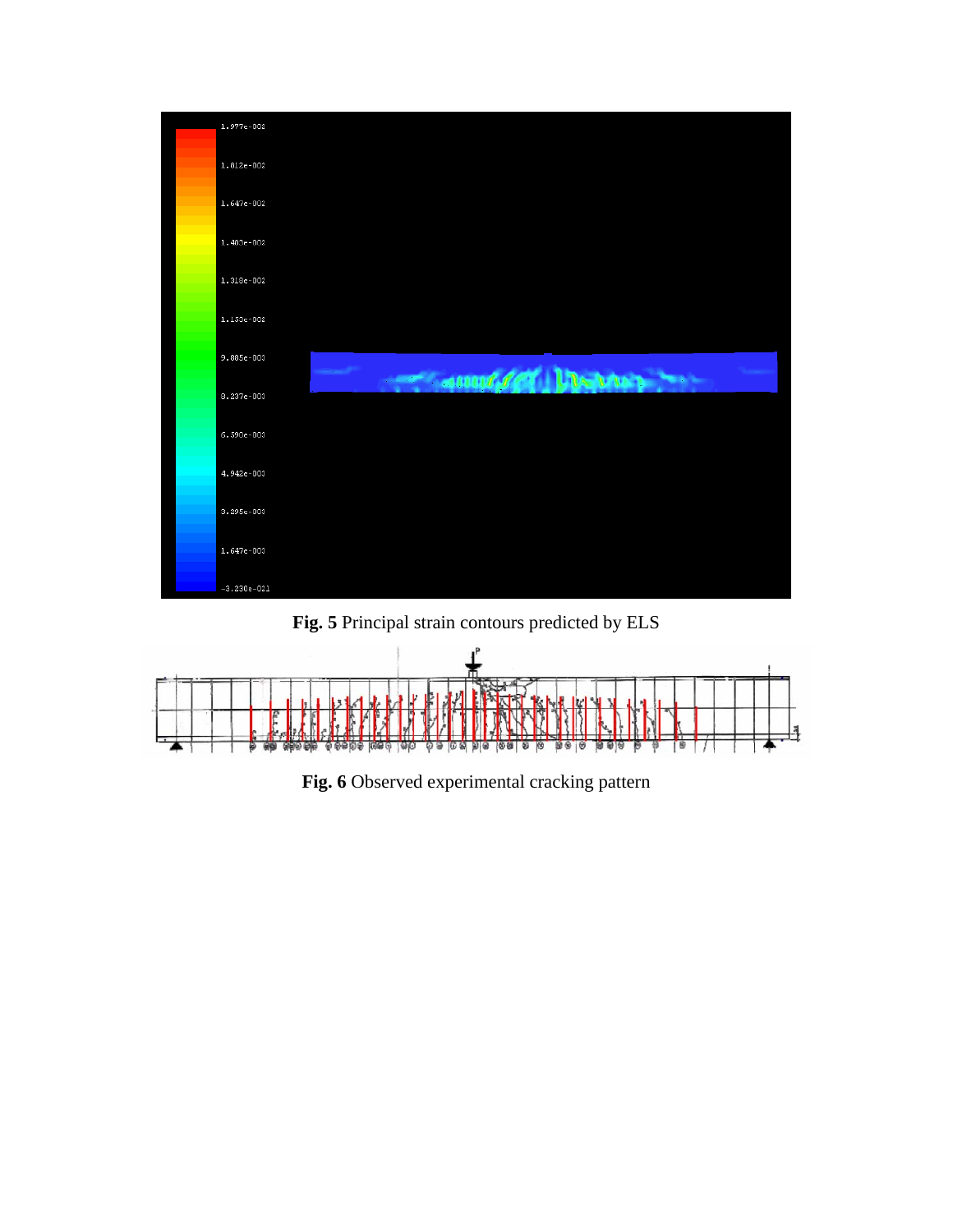

**Fig. 7** Compression failure in the girder

#### *2.1.2. Behavior after applying the rust*

<span id="page-6-0"></span>[Fig. 8](#page-7-0) shows the load deflection curve for the girder after applying rust on the prestressed tendon by 25% which means that the area of the tendon was reduced by 25%. This load deflection curve passed through different stages. From point (1) to point (2) the own weight and the pre-stressing force were applied. At point (2) the loading begin to increase incrementally until it reaches point (3) where the rust begins to appear. The rust (area reduction) was applied from point (3) up to (4) by gradually reducing the rebar area in 90 steps. Then the loading was increased incrementally until the girder reaches its ultimate capacity and failed at load 51Kips. A compression failure also occurred in this case as shown in Fig. 9. [Fig. 10](#page-8-0) shows a comparison between the load deflection before and after applying rust. It is clear that the rust caused decrease in the load carrying capacity of the section which leads to early failure.

It should be emphasized that in nonlinear analysis, applying the rust changes from the beginning of the analysis may lead to inaccurate results since the sequence of loading is a critical factor using nonlinear analysis while it is not a factor using linear analysis.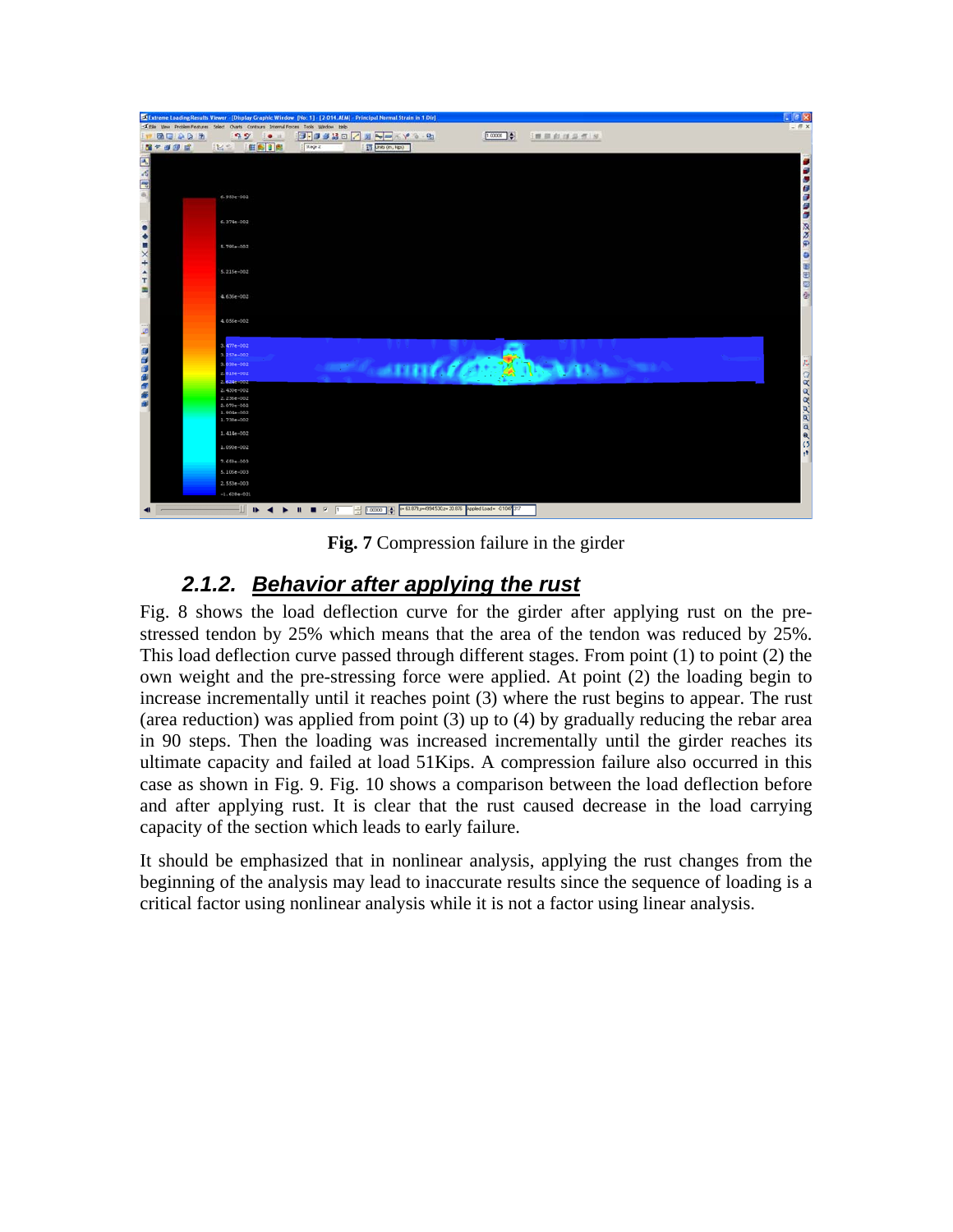

**Fig. 8** Load Deflection Predicted by ELS

<span id="page-7-0"></span>

**Fig. 9** Compression failure near loading point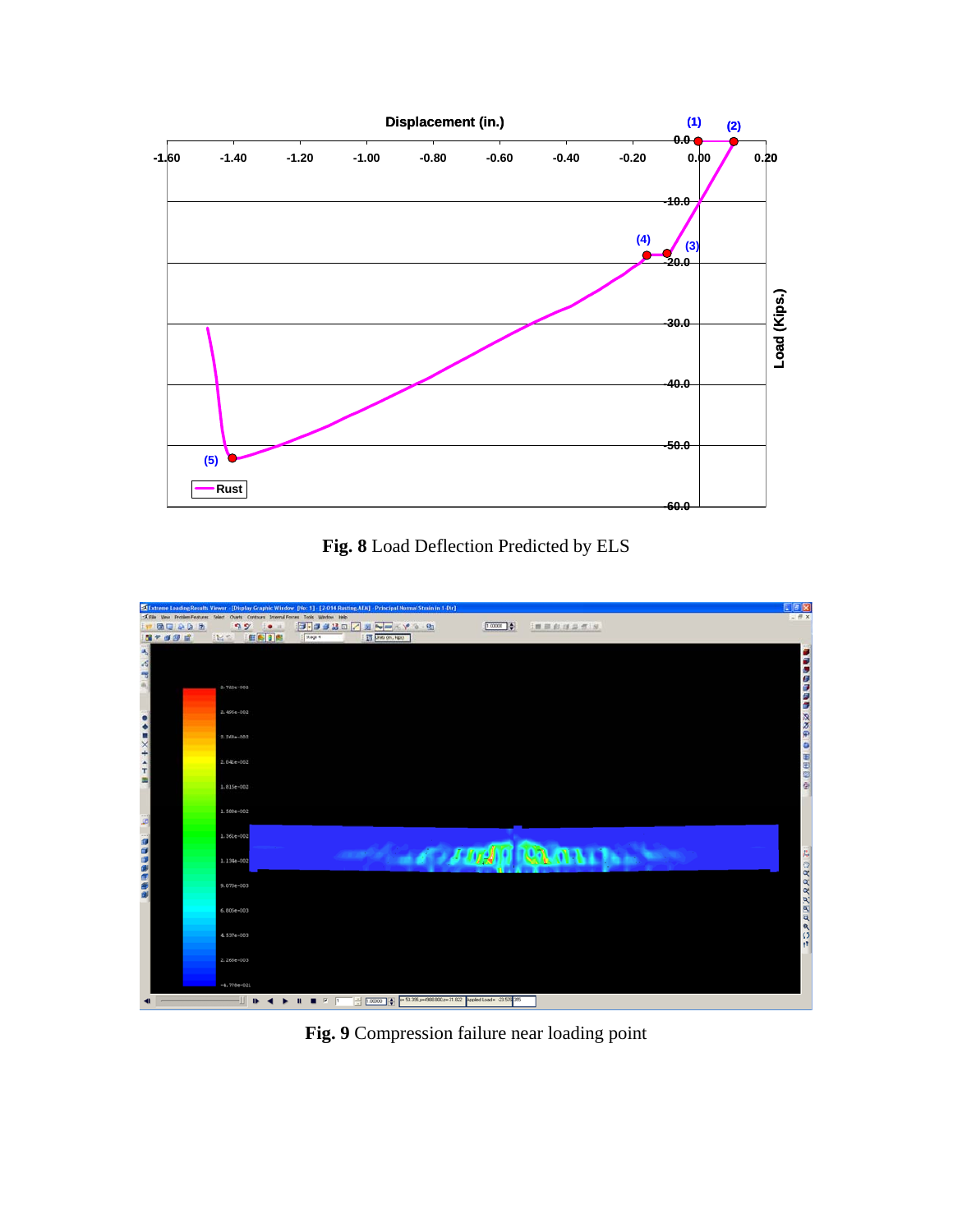

**Fig. 10** Load Deflection Predicted by ELS

#### *2.1.3. Behavior after apply the rust then strengthening by FRP plates*

<span id="page-8-0"></span>To show the capabilities of ELS, the analysis will be applied in the following staged loadings:

- 1- Apply own weight and pre-stressing loads (Segment 1-2 at Fig. 12 below)
- 2- Then loads will be applied to the girder (Segment 2-3)
- 3- Then the load will be kept constant and the rusting will be applied to the rebar (Segment 3-4). The girder deflection increases due to rust while the rust is applied.
- 4- Then the load is applied again to the rusted girder (Segment 4-5)
- 5- Before reaching the failure load, the girder will be retrofitted with FRP plates having a thickness of 0.5mm on both sides of the girder as shown in [Fig. 11.](#page-9-0)
- 6- The load is applied again until it reaches the ultimate capacity of the section at about 80Kips (Point 6).

[Fig. 13](#page-10-0) shows the failure of the retrofitted girder. [Fig. 14](#page-10-1) shows a comparison between different rusting cases.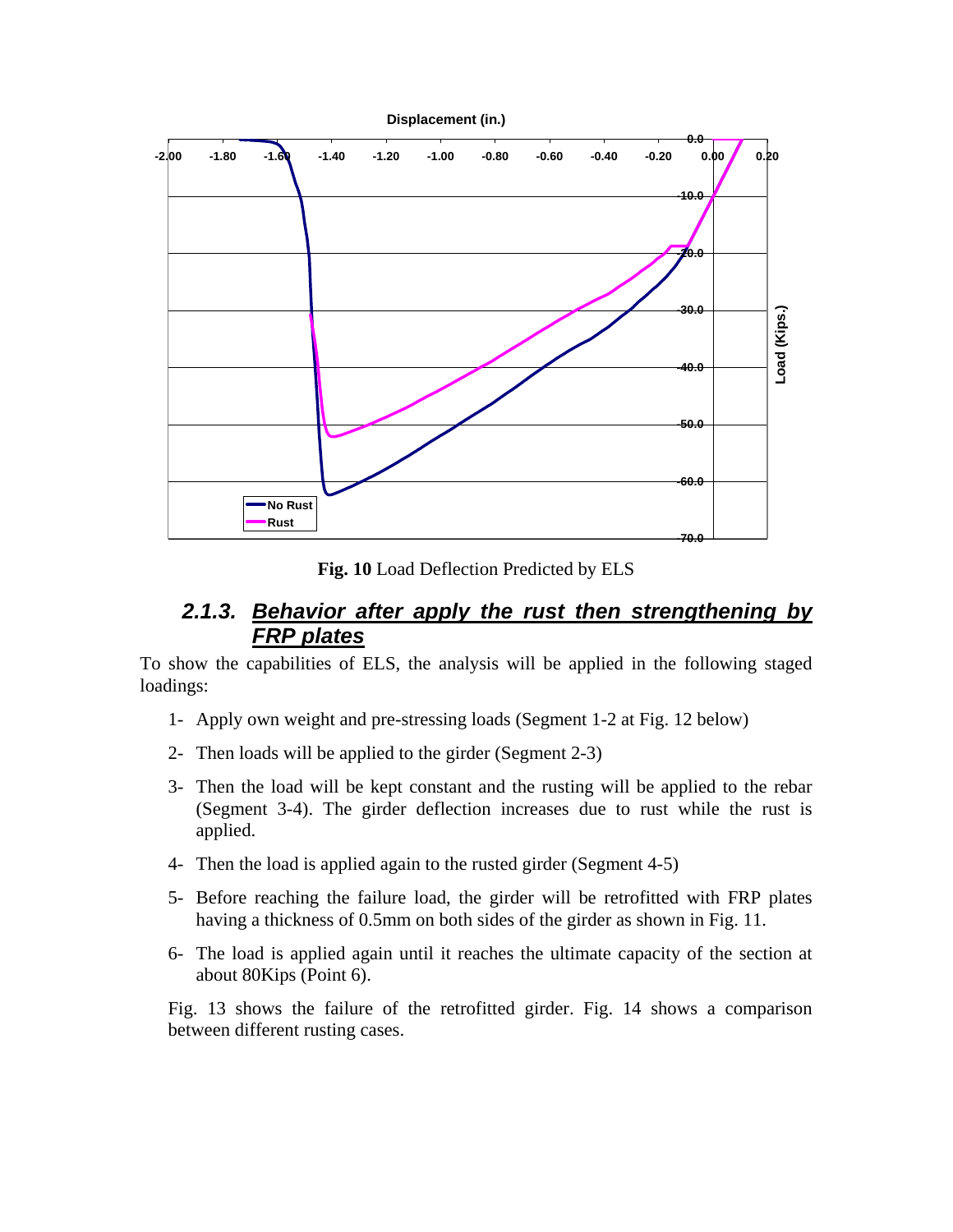

**Fig. 11** Girder Retrofitted by FRP Plates

<span id="page-9-0"></span>

**Fig. 12** Load deflection curve for Girder Retrofitted by FRP Plates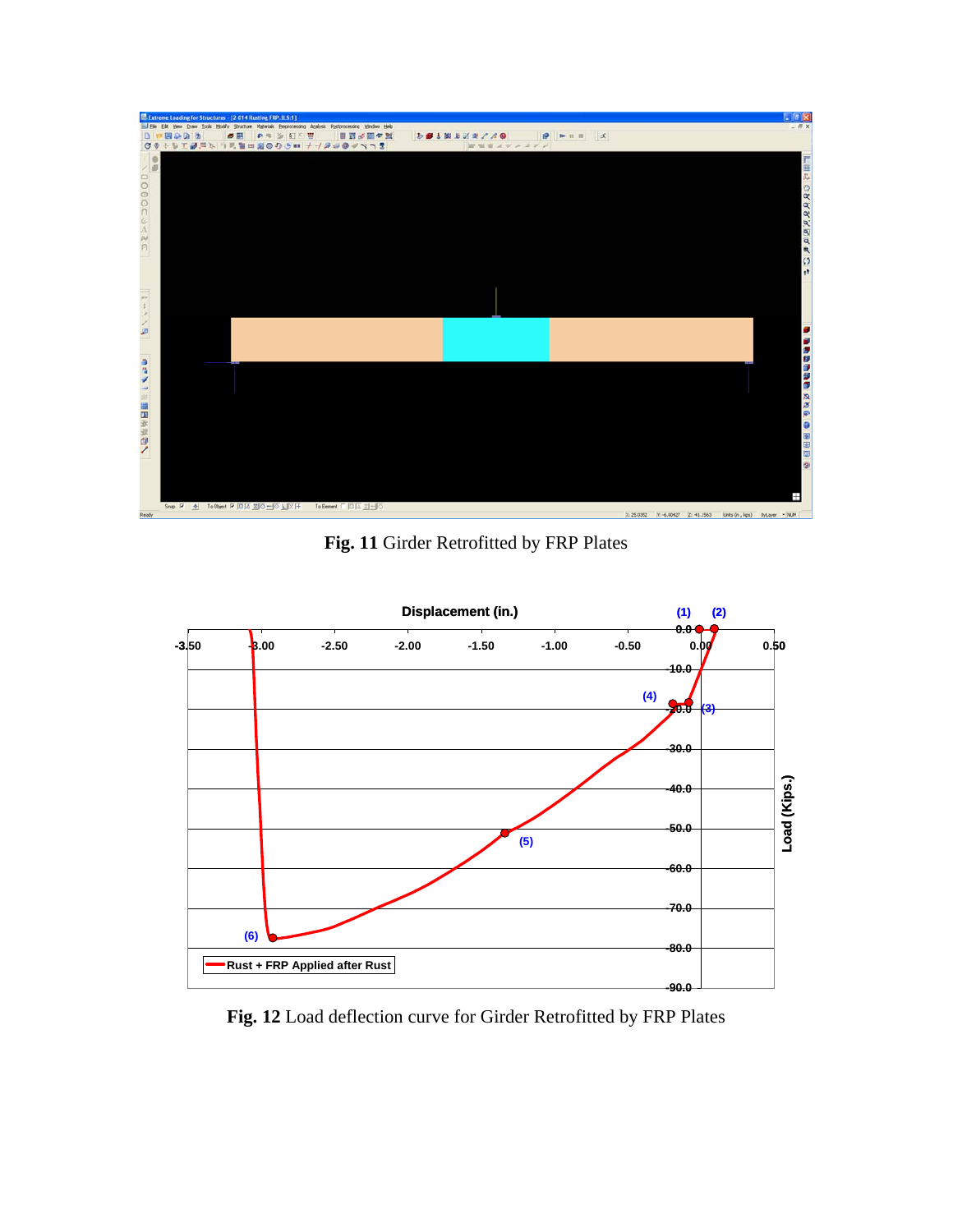

**Fig. 13** Compression failure near the end of the FRP plates

<span id="page-10-0"></span>

**Displacement (in.)**

<span id="page-10-1"></span>**Fig. 14** Comparison between different rusting cases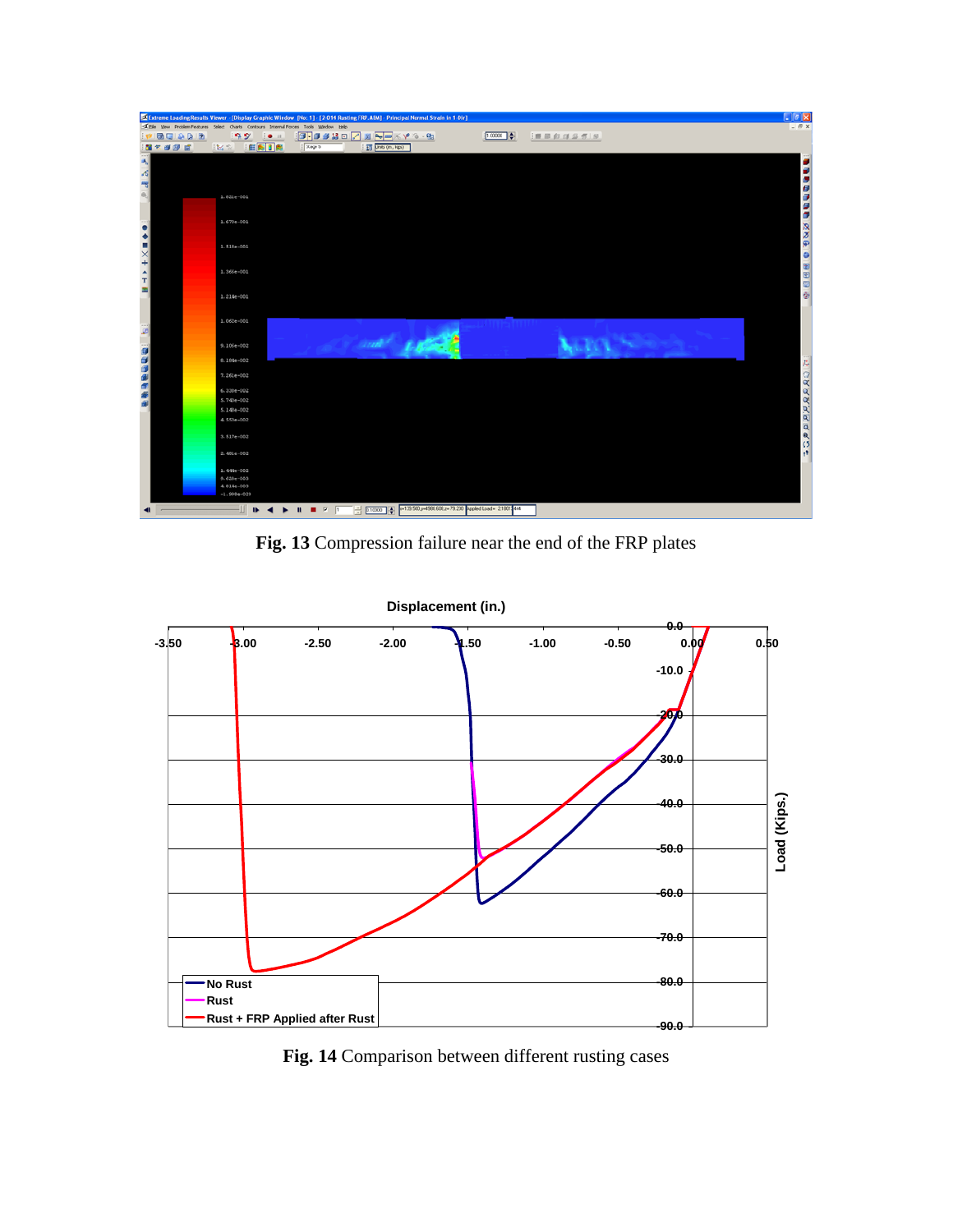In this example, the ELS power can be summarized in the following key points:

- 1- Multi staged loading
- 2- Multi staged construction (Adding FRP plates in the middle of the analysis then continue loading)
- 3- Applying pre-stressing loads
- 4- Applying rust effects even to the pre-stressing tendons or any other steel bars or sections.
- 5- Calculating crack initiation, propagation till reaching the failure loads.
- 6- Finally, this case was built, analyzed by an engineer not a scientist.

#### *2.2. Steel Example*

[Fig. 15](#page-11-0) shows a steel frame that is subjected to in-plane lateral loading at one of its corners (upper-left corner) [Ref. 2]. The geometry, the dimensions, the element sections and the loading pattern are shown in [Fig. 15](#page-11-0). [Fig. 16](#page-12-0) shows the ELS model. The steel yield stress is  $34$  ksi  $(0.24 \text{ kN/mm}^2)$  and the young's modulus is 28777 ksi  $(196.2 \text{ kN/mm}^2)$  $kN/mm^2$ ).

To demonstrate the capabilities of ELS, this example will be solved twice; the first time lateral loads are going to be applied on the original frame. The second time rusting will be applied need the columns end near the bottom beam connection.



<span id="page-11-0"></span>**Fig. 15** Steel frame subjected to lateral loads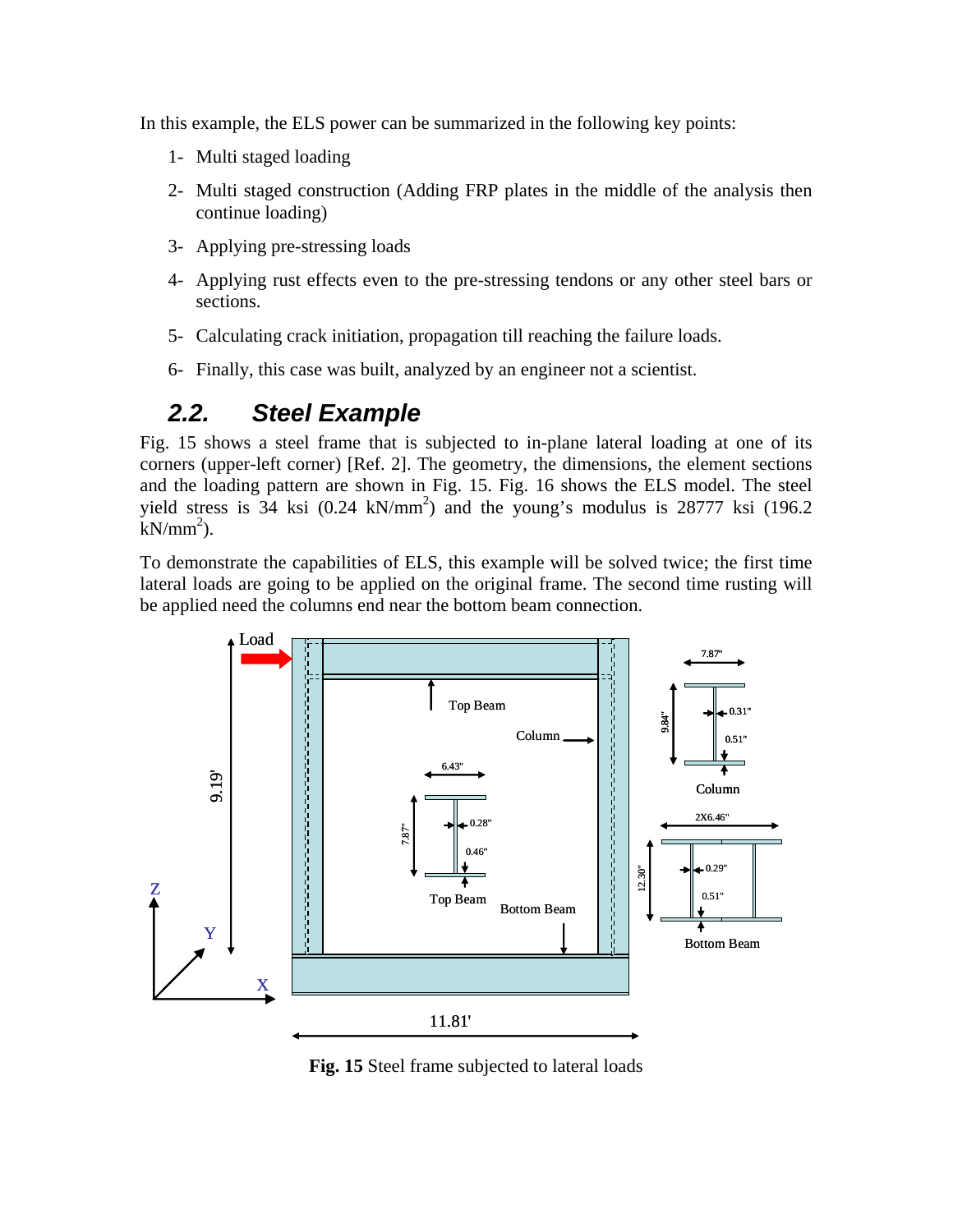

**Fig. 16** ELS model

#### *2.2.1. Behavior before applying the rust*

<span id="page-12-0"></span>[Fig. 17](#page-13-0) shows the deformed shape for the frame as well as the B.M.D. [Fig. 18](#page-13-1) shows the load deflection curve predicted by ELS.

The load is applied in two stages; the own weight stage followed by the application of the lateral loads.

Referring to Fig. 18; the steel reaches its yield strength then continue deformation after formation of the plastic hinges at all connections. It should be emphasized that using ELS, the formation of plastic hinges is automated without any user intervention or definition of when or where the hinges will be in effect.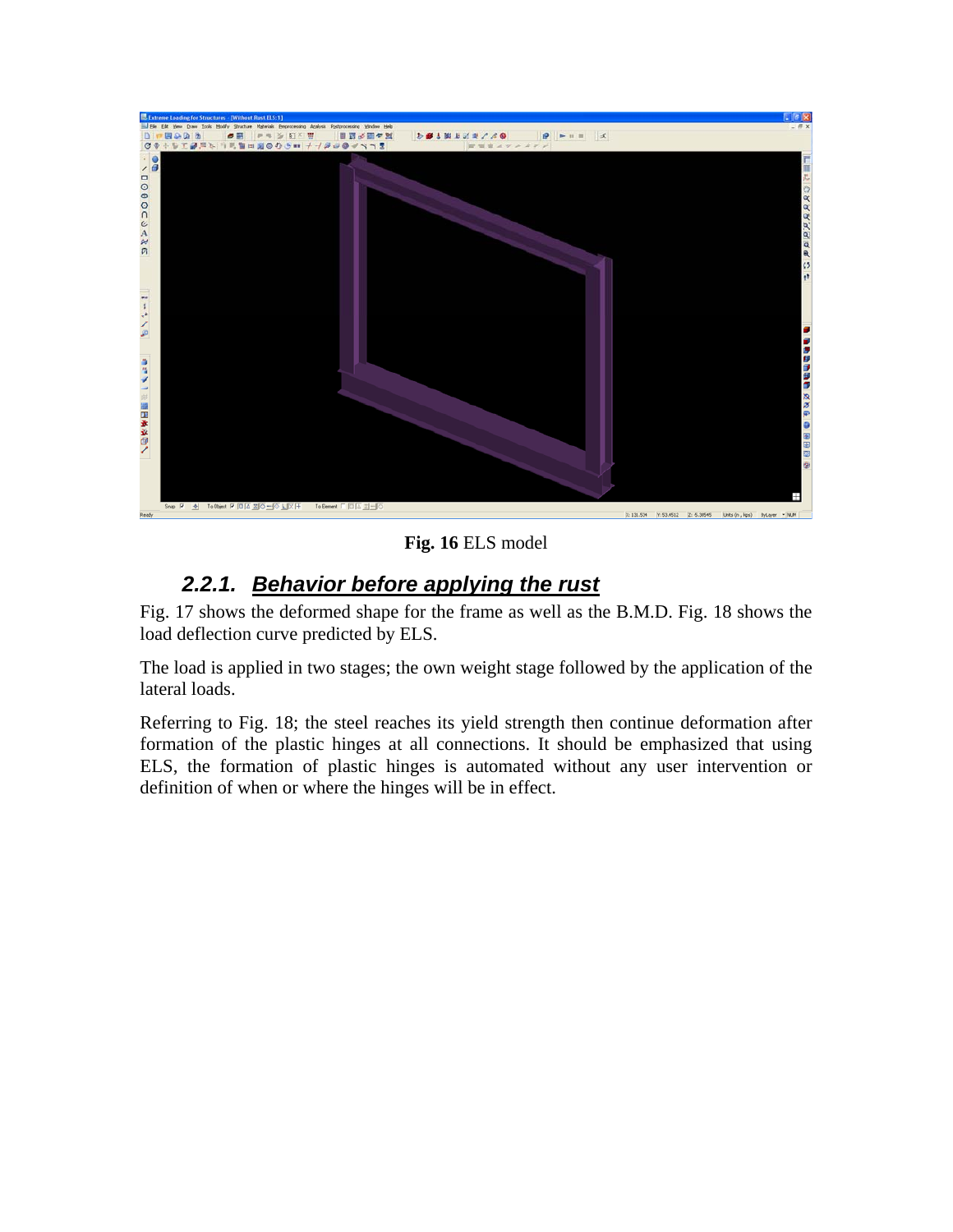

**Fig. 17** Deformed shape and B.M.D for the frame

<span id="page-13-0"></span>

<span id="page-13-1"></span>**Fig. 18** Load Deflection curves comparison between ELS and experimental data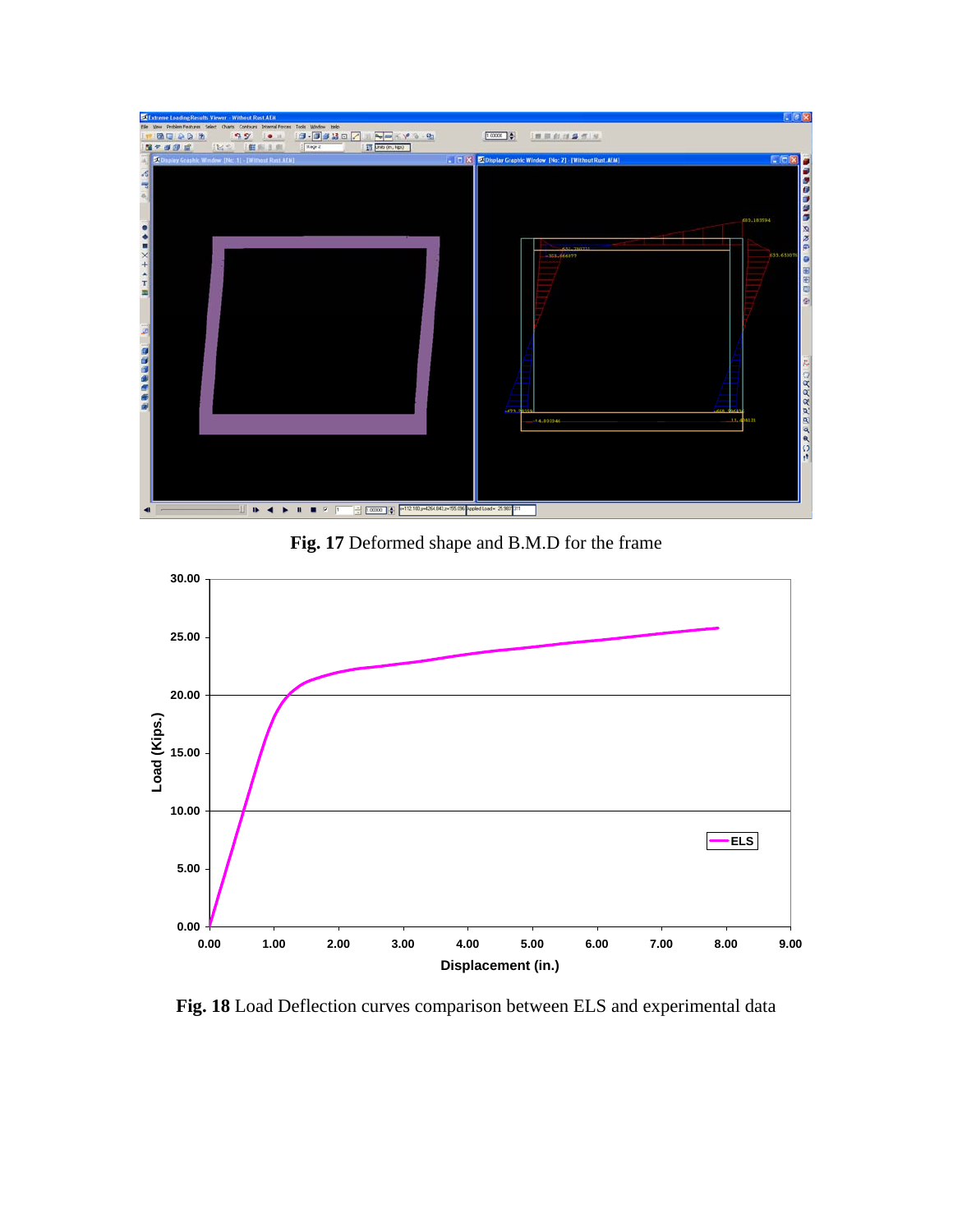#### *2.2.2. Behavior after applying the rust*

[Fig. 19](#page-15-0) shows the ELS model for the frame with the rust applied near the bottom beam. The percent of rust is 50%. [Fig. 20](#page-15-1) shows the load deflection curve predicted by ELS. The load deflection curve passes through deferent stages as follows:

- 1- In stage 1, the own weight is applied followed by lateral displacement loading (Segment 1-2). The frame deflection is linear.
- 2- When the deflection reaches to point (2) the rusting begins to take effect and the load was kept constant.
- 3- From point (2) to point (3) the deflection increases due to rust until it reaches to point (3). It is obvious from the load deflection curves was linear before reaching point (2) and it becomes nonlinear at point 3. This is due to the reduction of the cross sectional area of the rusted region.
- 4- At point (3), the load begins to increase incrementally until the analysis stops at point (4). [Fig. 21](#page-16-0) shows the B.M.D in the columns at point (2) while [Fig. 22](#page-16-1) shows the B.M.D in the columns at point (3). [Fig. 23](#page-17-0) shows the B.M.D at point (4). Note that the bending moment values decreased due to rust from point (2) to Point (3) then it increased again until point (4).

[Fig. 24](#page-17-1) shows the moment deflection curve at the rusted connection predicted by ELS. It is clear that the bending moment reduced from point (2) to point (3) where the rust effects ends while the displacement kept increasing. Referring to Fig. 21 and Fig. 22, the bending moment at the lower rusted connection is reduced due to rust effects while the bending moment at the top un-rusted connection increased since the lower connection becomes weaker. [Fig. 25](#page-18-0) shows a compression between the load deflection curves ELS results without rust and ELS results with rust.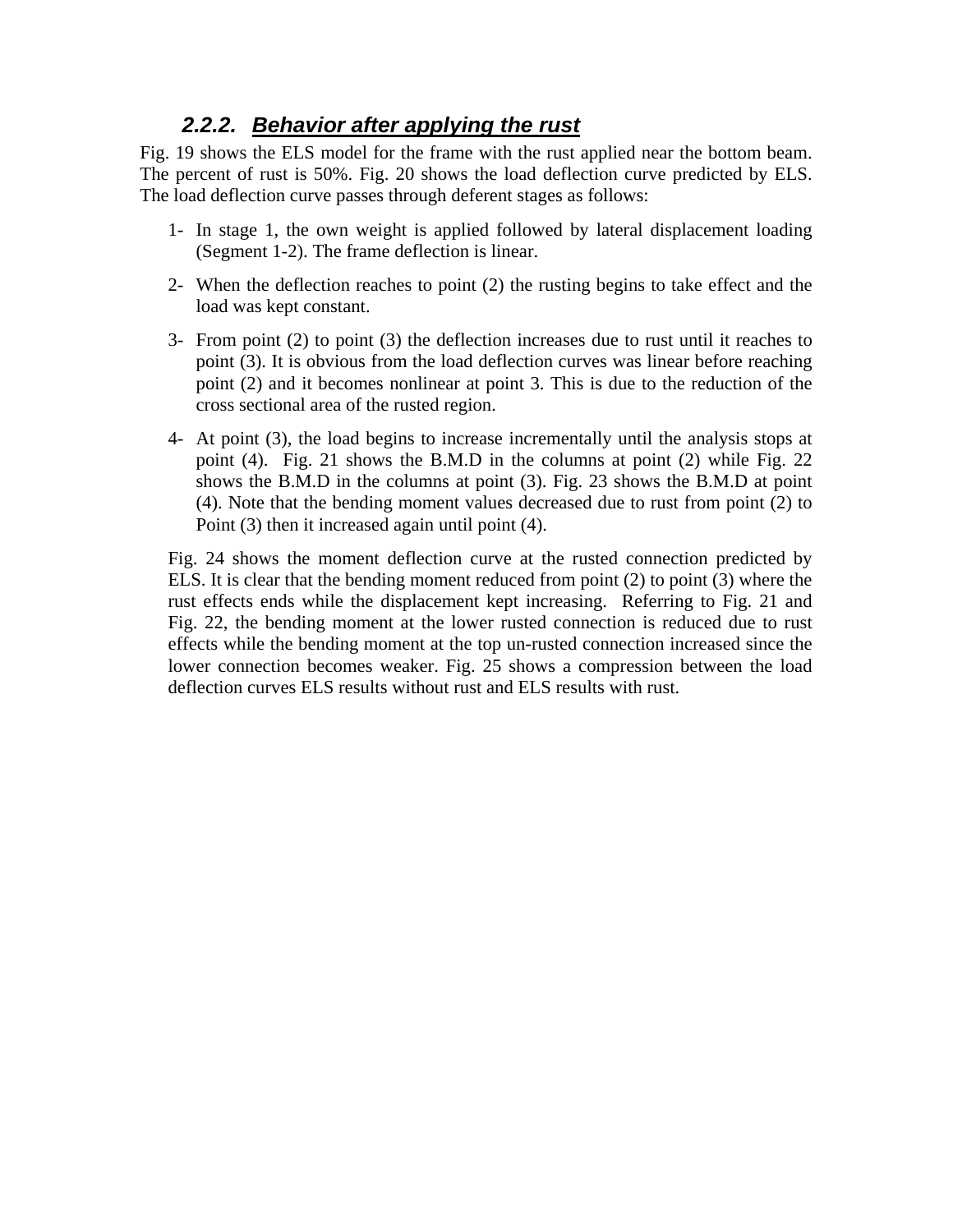

**Fig. 19** ELS Model for steel frame with rust

<span id="page-15-0"></span>

<span id="page-15-1"></span>**Fig. 20** Load Deflection curve predicted by ELS for rusted frame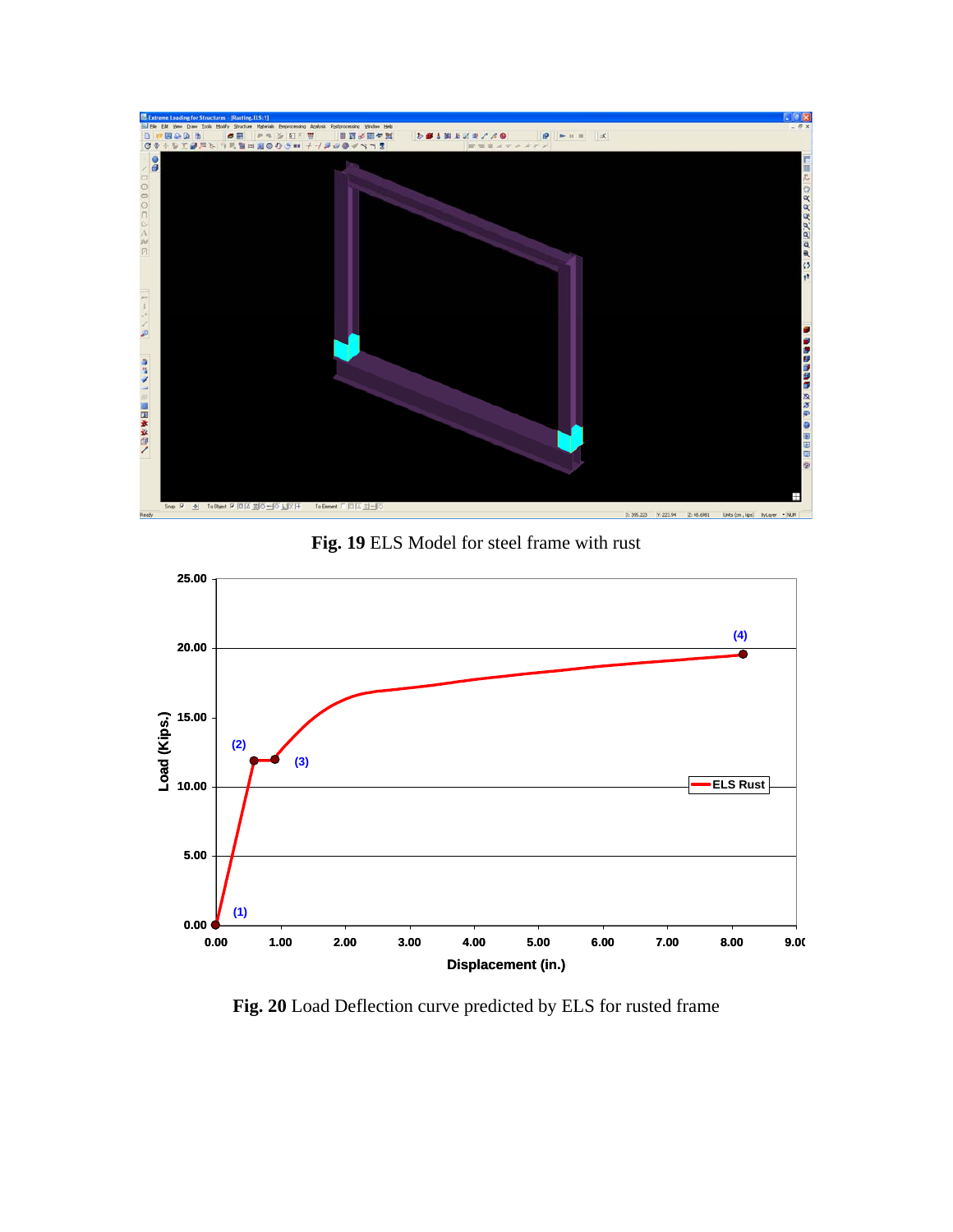



<span id="page-16-0"></span>

<span id="page-16-1"></span>**Fig. 22** B.M.D at point (3)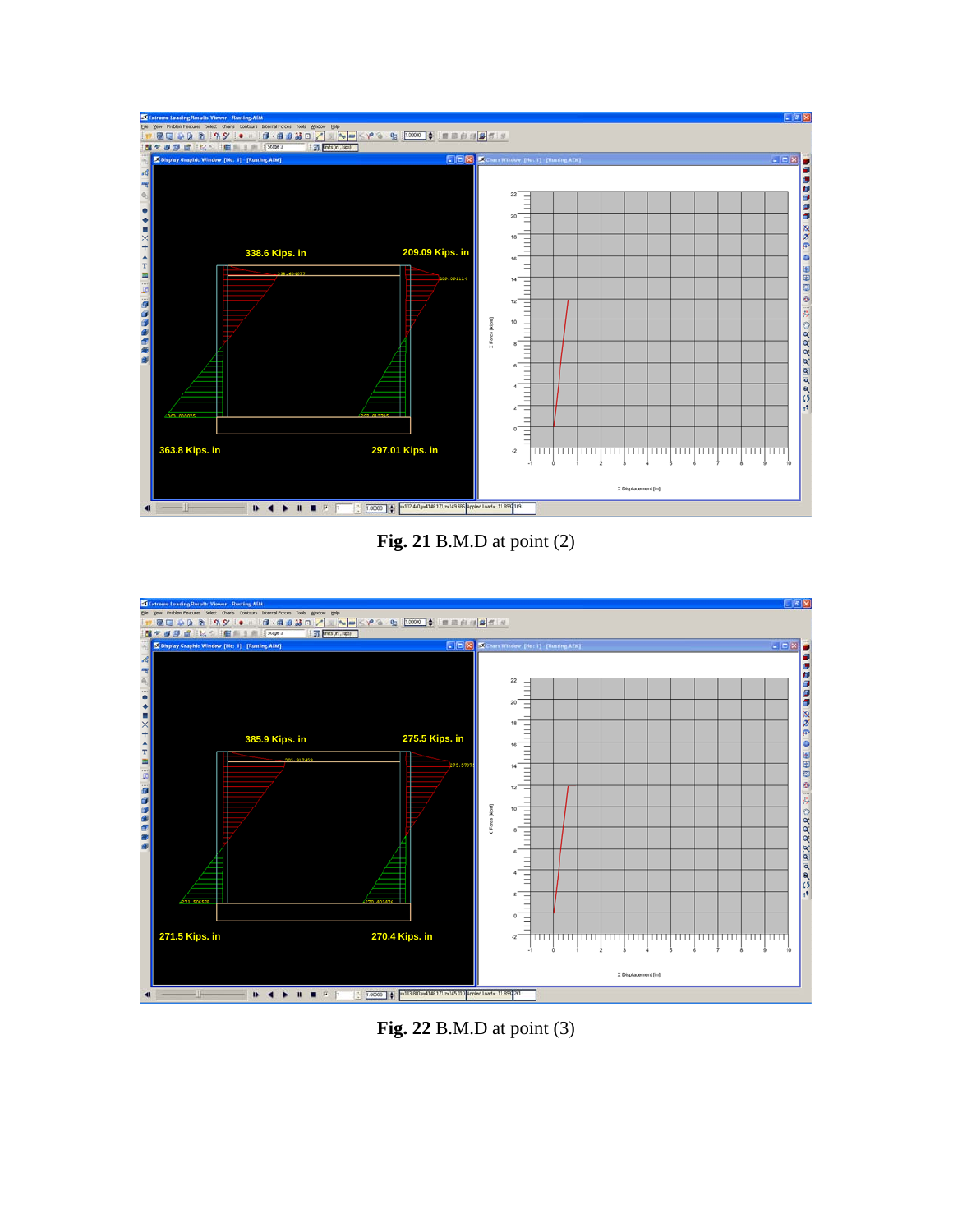



<span id="page-17-0"></span>

<span id="page-17-1"></span>**Fig. 24** Moment Deflection curve predicted by ELS